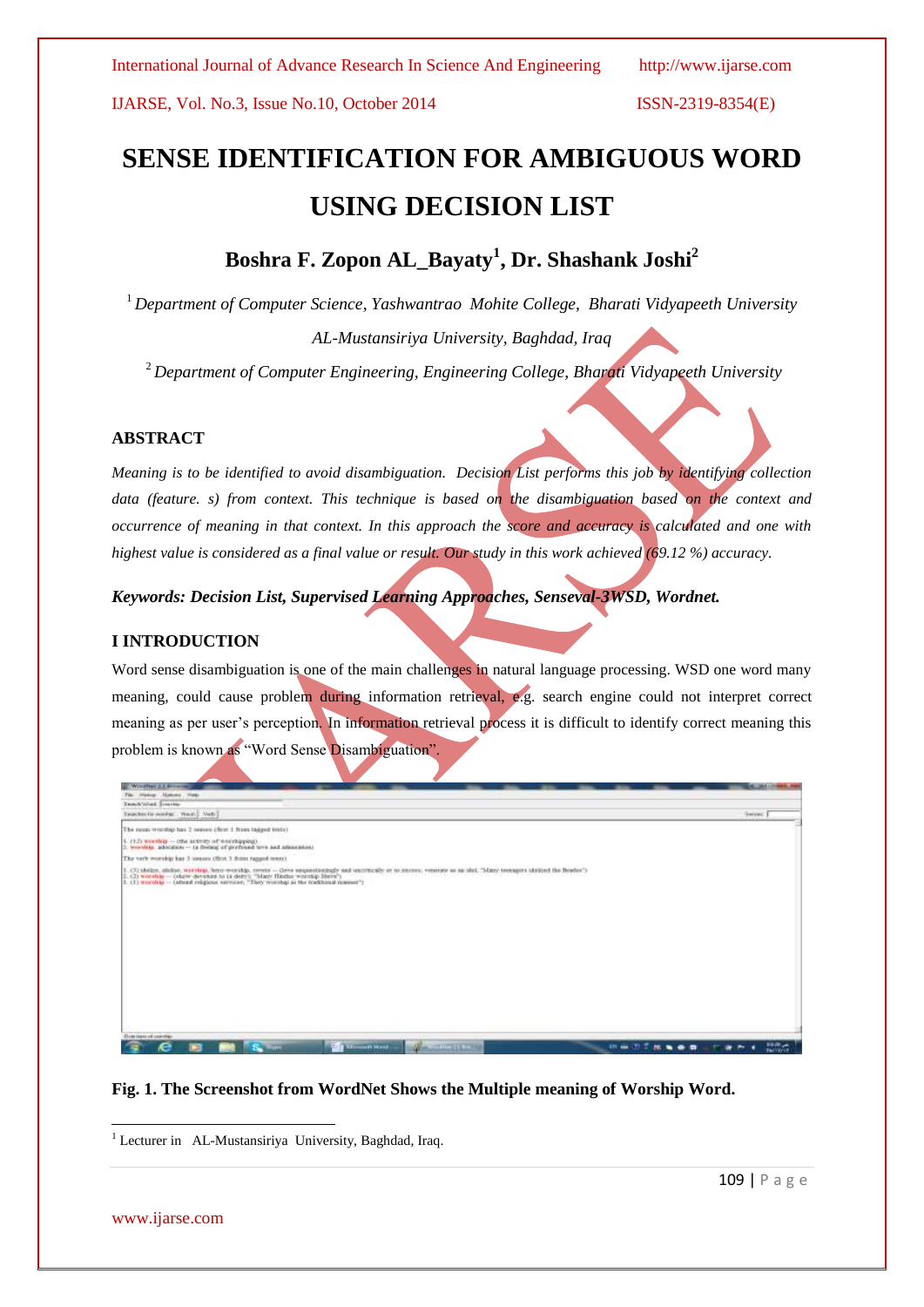A word having multiple meanings is known as ambiguous words. For example port is point through which transport at sea is carried out and port is a channel or way on which process is executed in a computer. So meaning could be analyzed by looking at the context. The figure below showed the multiple meaning for verb "Worship".

### **II DECISION LIST FOR WSD**

Decision List is one of robust approaches to address sense disambiguation. In this approach identifier collocation data (features) from sense tagged data based on conditional probability.

 $S=$  argmax<sub>*Si*∈*SensesD*(*w*)</sub>  $score(Si)$ .

$$
\text{Argmax}(\text{abs log}\left(\frac{(si \mid f)}{(si \mid f)}\right))
$$

Consider same example for sense 1 of worship mentioned in figure 1. Above, we can apply the formula as below:

Sense 1:

Abs  $log(3 / 1023) = log(3)$  $=$  log (3) – log (1.23)

```
= 0.477 - 0.089
```

```
= 0.387
```
Sense 2:

```
 abs log ( 6 / 2.46 )
= log (6) – log (2.46)
= 0.778 - 0.390 = 0.387
```
Sense 3:

 Abs log (9 / 2.82)  $=$  log (9) – log (2.84)  $-0.954 - 0.453$  $=500$ 

The Sorted list as per accuracy high accuracy is selected as final result  $= 0.500$ , the table below shows the calculation result to worship word.

#### **TABEL1. Apply decision list formula for worship word**

| <b>Accuracy</b> | <b>Sense</b> |
|-----------------|--------------|
| 0.500           |              |
| 0.387           |              |
| 0.387           |              |

Similarly for sense  $2 = 0.425$ , and for sense  $3 = 0.308$ . Box (1) shows the algorithm implemented in this work.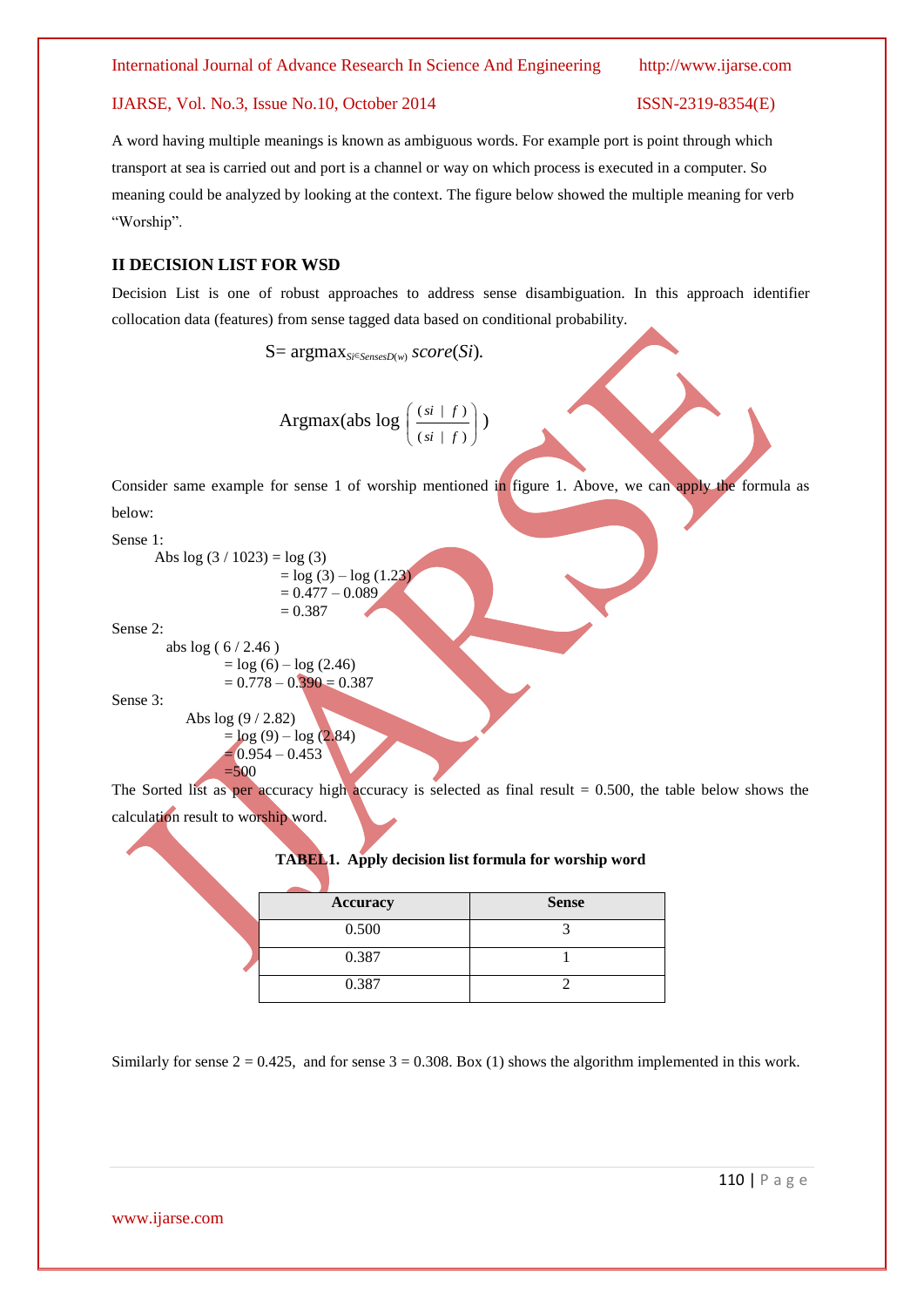#### **Box (1): Decision List Algorithm implemented**

- 1. Identify and calculate feature (f).
- 2. Calculate value of sense (Si).
- 3. Identify collocation one value per collocation basis.
- 4. Repeat this process for multiple senses.
- 5. Calculate absolute (log) of P (Si |f) for all sense.
- 6. Select maximum value out of it.

#### Max  $\log \left( \frac{P(s^2 + s^2)}{P(s^2 + s)} \right)$ J ◝ I l ſ  $(s2 | f)$  $\left( \textit{si} \mid f \right)$  $P(s2 | f$  $P$  (si |  $f$

#### **III EXPERIMENTAL SETUP**

For word sense disambiguation following set up is performed:

- 1- Data source: Wordnet 2.1 to refer the words, senses and part of speech wordnet dictionary is used.
- 2- Java programming language is used to fetch the data and process it with the help of JWNL (java wordnet library) using decision List algorithm.
- 3- Senseval 3: To convert data into semistructured, i.e. XML format senseval is referred. In this for every meaning of given word different context is mapped. Sense delivering high accuracy is considered.

#### **IV TRAINING AND COMPILATION MODEL**

To train a system dictionary in XML for**mat** providing context is used, once system understand the process of extraction of meaning from context meaning could be identified with the help of context. The screenshot below showed the training and compilation model.

| <b>UG + N. B + Q + Q + M + N. F. V + L.</b>                                                                                                                                                                                                                                                                                                                                                                                     | <b>Gaid Bores</b><br>TI CHIER N |
|---------------------------------------------------------------------------------------------------------------------------------------------------------------------------------------------------------------------------------------------------------------------------------------------------------------------------------------------------------------------------------------------------------------------------------|---------------------------------|
| 2. Problems or Security     Decombed 12 Consider 11                                                                                                                                                                                                                                                                                                                                                                             | M M LA USED - U - ry - - A      |
| Thermodel's Terrent Unit Application (CM import Packers' of Antiquities are La SELITT-12-4) . Y<br>Thirtymany Piland / WIMMET (write will be ling (Unit ), all theory and<br>Training Filesh/IslamsTiserance1-writingLishLi.train<br>Tworking F&Davill (ADMONSTranssexual avriling Store E. Seah<br>System Benguasa Fillerd; SADMONTTuernaval evisystembouwr. But<br>Sleepifier in r                                            |                                 |
| Ramfing Oiltionary.<br>Bettrieb+15                                                                                                                                                                                                                                                                                                                                                                                              |                                 |
| monting Truising buts:<br>Straining seconds                                                                                                                                                                                                                                                                                                                                                                                     |                                 |
| Seating Test Data.<br>Steel, cases-\$1                                                                                                                                                                                                                                                                                                                                                                                          |                                 |
| Training and committee models.<br>trust.v [e penses]<br>entries. N   N.100169<br>bord.n (3 serusi)<br>whear in £3 servers?<br>path.n. jd. aproved.<br>Reverselve 24 servers)<br>printer.m (3) amount?<br>serence (2) stresses)<br>straight.n II seemed!<br>halp r (# series)<br>Kircht [18 names]<br>name, c. 24 (recurs).<br>guilds /s [6 semper];<br>recompense. 6 EZ amous 5<br>paralla, c 13 senara).<br>Fishvand braining: |                                 |
| Remains Health news Twill Date:<br>finished limit data.                                                                                                                                                                                                                                                                                                                                                                         |                                 |
| PERTHMEL                                                                                                                                                                                                                                                                                                                                                                                                                        |                                 |
|                                                                                                                                                                                                                                                                                                                                                                                                                                 |                                 |

**Fig. 2. The Screenshot Shows Training and compilation Model**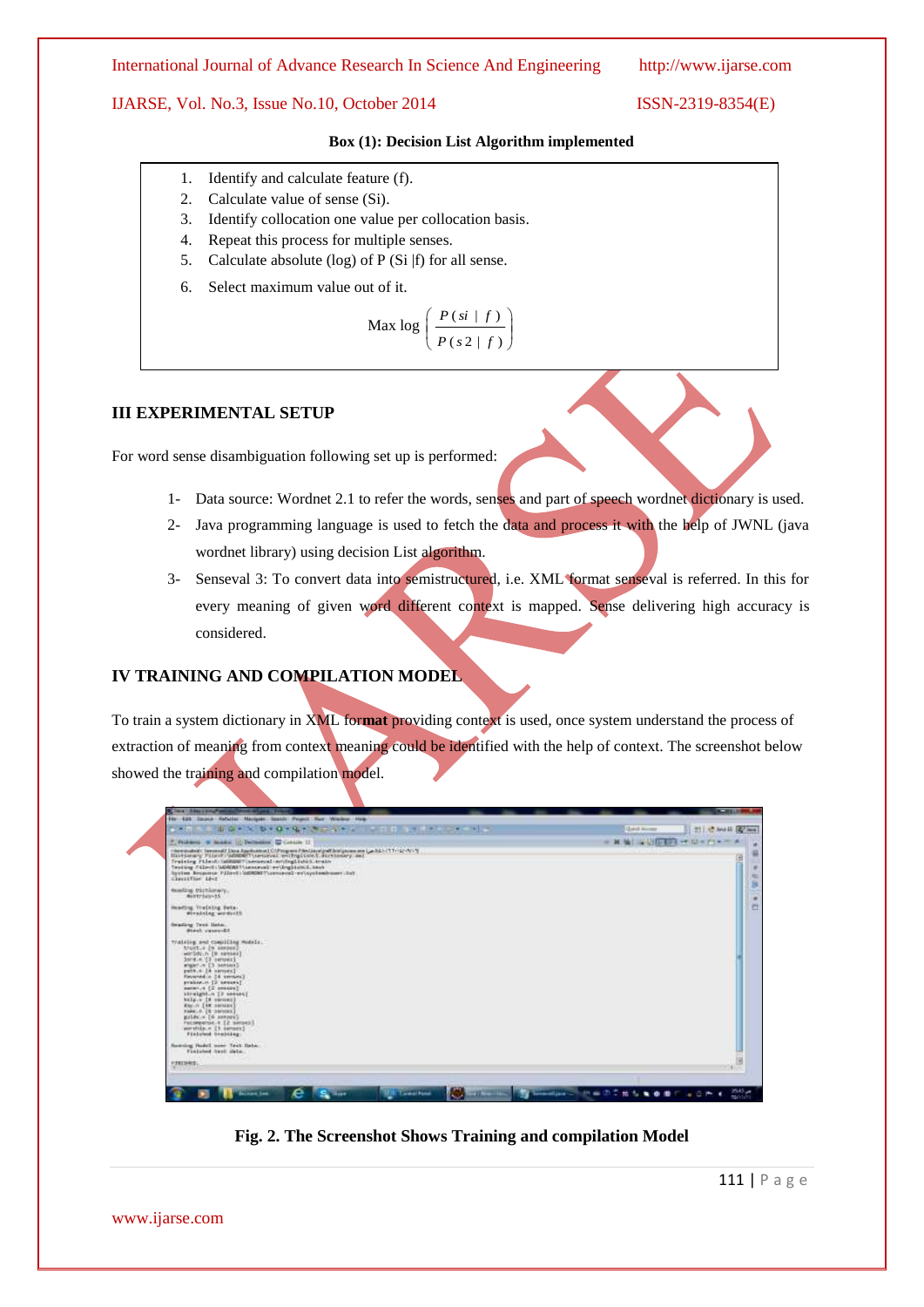International Journal of Advance Research In Science And Engineering http://www.ijarse.com

IJARSE, Vol. No.3, Issue No.10, October 2014 ISSN-2319-8354(E)

#### **V THE SYSTEM ANSWER FILE**

This file provide accuracy related with various senses and meaning with high accuracy is identified and considered as a final answer by refering context. The screenshot below shows the System Answer. Txt file for decision List implemented

| <b>LITARY COURS OF - ROBER</b>                                                           |
|------------------------------------------------------------------------------------------|
| frie date Former View Hotel                                                              |
| Tord.n lord.n.bnc.00001189 lord%1:07:00::/489 lord%1:05:00::/489 lord%1:09:00::/22lord.n |
| lord.n.bnc.00001190 lord%1:07:00::/489 lord%1:05:00::/489 lord%1:09:00::/22lord.n        |
| lord.n.bnc.00001191 lord%1:09:00::/1000praise.n praise.n.bnc.00001235 praise             |
| %1:06:00::/668 lord%1:07:00::/332praise.n praise.n.bnc.00005679 praise%1:06:00::/1000    |
| owner.n owner.n.bnc.00001235 owner%1:06:00::/755 owner%1:07:00::/245owner.n              |
| owner.n.bnc.00005679 owner%1:06:00::/999 owner%1:07:00::/1recompense.n                   |
| recompense.n.bnc.00001239 recompense%1:07:00::/791 recompense%1:06:00::/209recompense.n  |
| recompense.n.bnc.00005683 recompense%1:07:00::/1000straight.n straight.n.bnc.000011891   |
| straight%1:09:00::/500 straight%1:08:00::/500straight.n straight.n.bnc.000011901         |
| straight%1:09:00::/500 straight%1:08:00::/500straight.n straight.n.bnc.000011911         |
| straight%1:09:00::/500 straight%1:08:00::/500straight.n straight.n.bnc.000011921         |
| straight%1:09:00::/500 straight%1:08:00::/500straight.n straight.n.bnc.000011931         |
| straight%1:09:00::/500 straight%1:08:00::/500straight.n straight.n.bnc.000011941         |
| straight%1:09:00::/500 straight%1:08:00::/500straight.n straight.n.bnc.000011951         |
| straight%1:09:00::/500 straight%1:08:00::/500straight.n straight.n.bnc.000011961         |
| straight%1:09:00::/500 straight%1:08:00::/500straight.n straight.n.bnc.000011971         |
| straight%1:09:00::/500 straight%1:08:00::/500straight.n straight.n.bnc.000011981         |
| straight%1:09:00::/500 straight%1:08:00::/500anger.n anger.n.bnc.000011899 anger         |
| %3:07:00::/500 anger%3:05:00::/500anger.n anger.n.bnc.000011909 anger%3:07:00::/500      |
| anger%3:05:00::/500anger.n anger.n.bnc.000011919 anger%3:07:00::/500 anger%3:05:00::/500 |
| path.n path.n.bnc.000011891 path%1:06:00::/333 path%1:06:01::/333 path%1:06:02::/333     |
| path.n path.n.bnc.000011901 path%1:06:00::/333 path%1:06:01::/333 path%1:06:02::/333     |
| path.n path.n.bnc.000011911 path%1:06:00::/333 path%1:06:01::/333 path%1:06:02::/333     |
| path.n path.n.bnc.000011921 path%1:06:00::/333 path%1:06:01::/333 path%1:06:02::/333     |
| path.n path.n.bnc.000011931 path%1:06:00::/333 path%1:06:01::/333 path%1:06:02::/333     |
| path.n path.n.bnc.000011941 path%1:06:00::/333 path%1:06:01::/333 path%1:06:02::/333     |
| path.n path.n.bnc.000011951 path%1:06:00::/333<br>path%1:06:01::/333 path%1:06:02::/333  |
| path.n path.n.bnc.000011961 path%1:06:00::/333 path%1:06:01::/333 path%1:06:02::/333     |
| 12:45                                                                                    |
| Microsoft Ward -<br><b>Telephone Line</b>                                                |

**Fig. 3. The Screenshot Shows The System Answer.Txt File Compilation Model**

#### **VI THE RESULT**

The experiment over given dataset to resolve disambiguation, after conducting is as mentioned below: Day name worlds, lord, recompense, gives accurate result by providing 100% accuracy with Accuracy 1000/1000. While Owner, trust, path, favored, help, have value or score less than 50%. The results for our dataset shown in table (1) below:

| Word    | <b>POS</b> | # Senses       | <b>Score</b> | <b>Accuracy</b> |  |  |  |
|---------|------------|----------------|--------------|-----------------|--|--|--|
| Praise  | n          | $\overline{2}$ | 668          | 1000            |  |  |  |
| Name    | n          | 6              | 1000         | 1000            |  |  |  |
| Worship | V          | 3              | 387          | 500             |  |  |  |
| Worlds  | n          | 8              | 142          | 1000            |  |  |  |

**TABLE 2. Data Set of Words and Results of Decision List Classifier**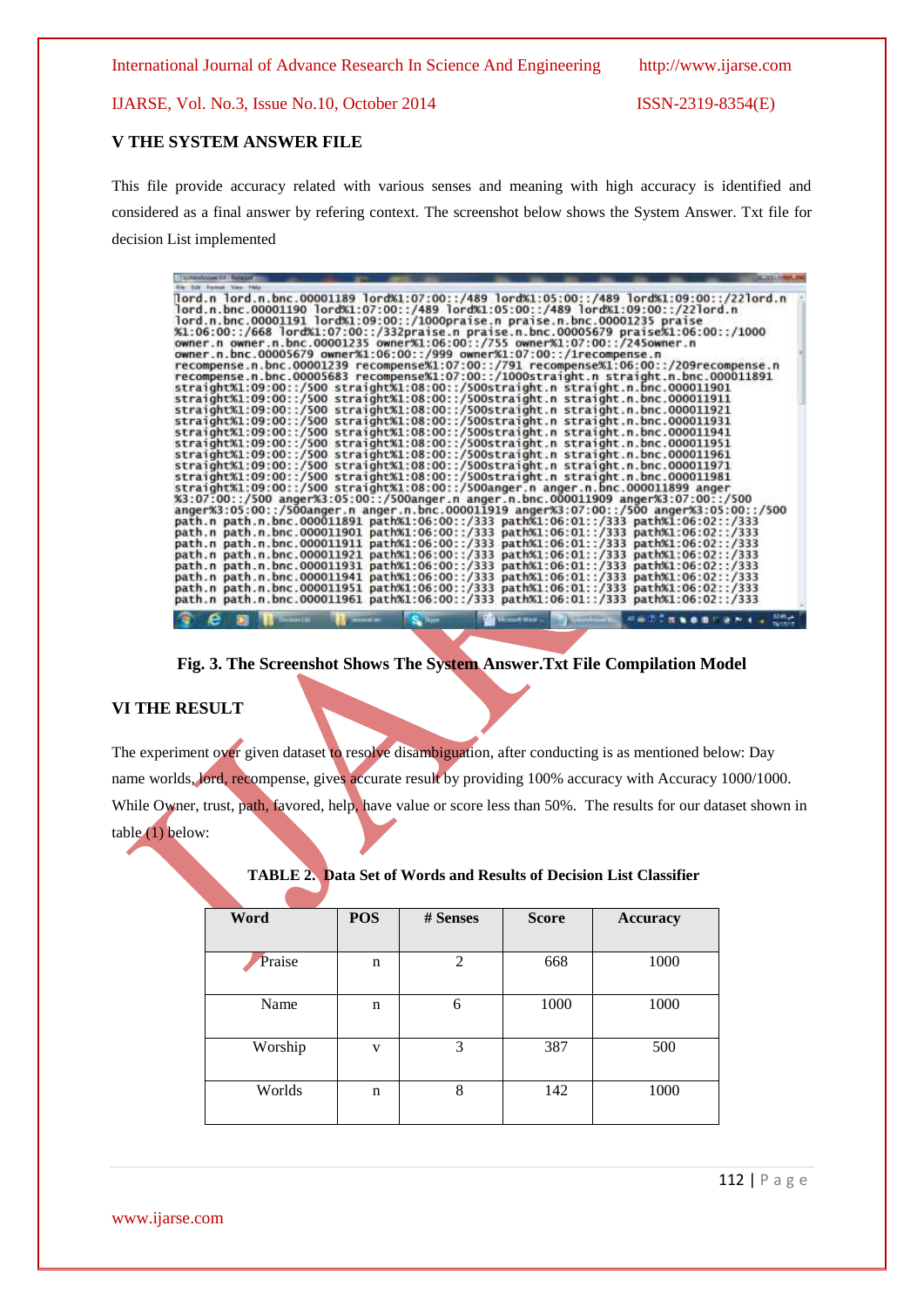

#### **VII CONCLUSIONS**

We have implemented Naive Bayes algorithm using WordNet 2.1. The most important of our study regarding WSD it still open and Determining the proper meaning in a specific context is still such as challenge of WSD problem. The result reported in this work achieved it was (69.12%) accuracy according to the senseval-3. From this result, decision List algorithm is useful in some scenarios but not all.

#### **Acknowledgment**

I'm grateful to my research guide respected Dr. Shashank Joshi (Professor at Bharati Vidyapeeth University, College of Engineering) for his support to me always.

#### **REFERENCES**

#### **Journal Papers**

**[1]** Boshra F. Zopon AL\_Bayaty, Dr. Shashank Joshi, Conceptualisation of Knowledge Discovery from Web Search, Bharati Vidyapeeth University, International Journal of Scientific & Engineering Research, Volume 5, Issue 2, February-2014, pages 1246- 1248.

**[2]** Boshra F. Zopon AL\_Bayaty, Shashank Joshi, Empirical Implementation Naive Bayes Classifier for WSD Using WordNet., Bharati Vidyapeeth University, international journal of computer engineering & technology (IJCET), ISSN 0976 – 6367(Print), ISSN 0976 – 6375(Online), Volume 5, Issue 8, August (2014), pp. 25-31,©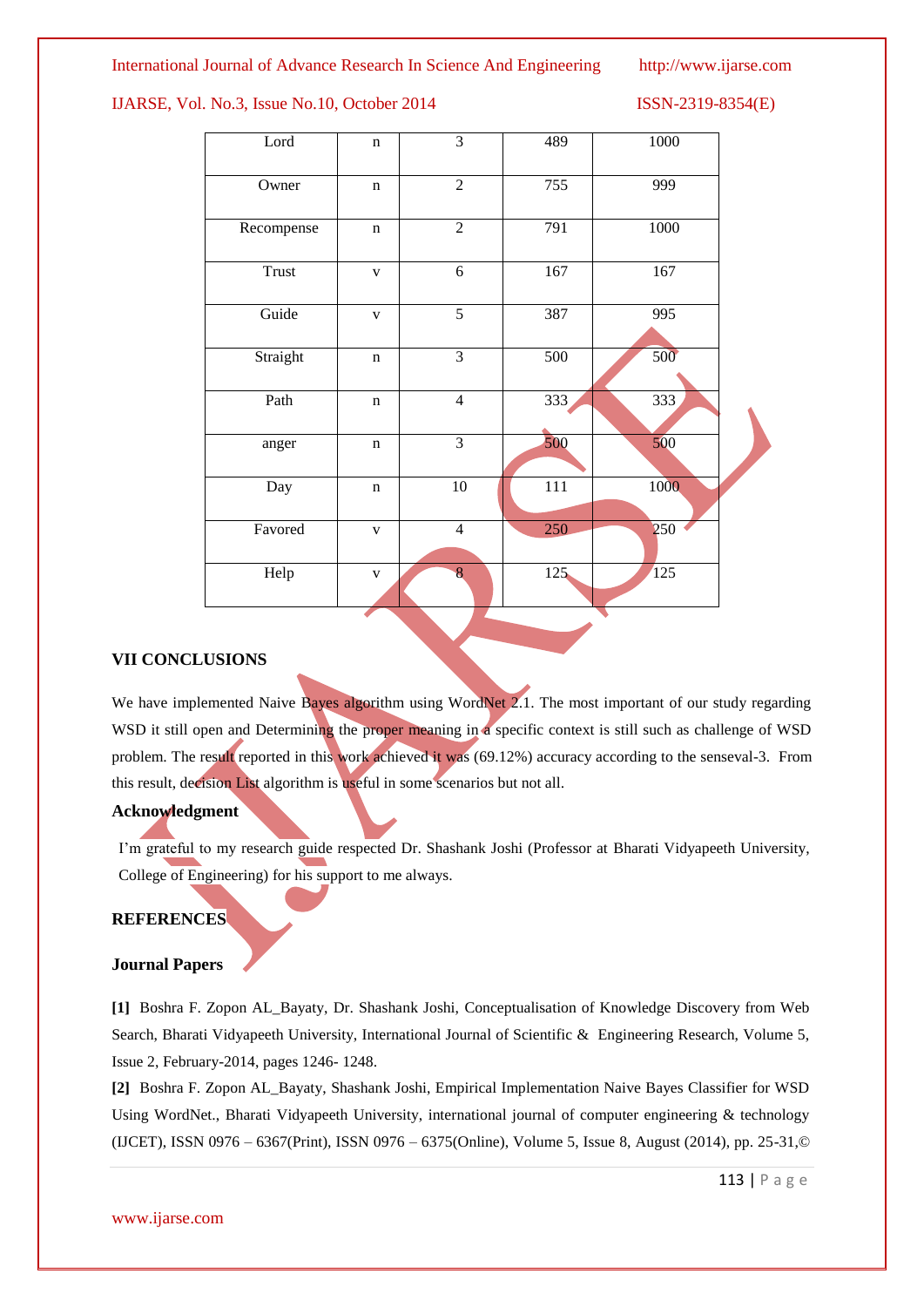IAEME: ww.iaeme.com/IJCET.asp, Journal Impact Factor (2014): 8.5328 (Calculated by GISI), [www.jifactor.com.](http://www.jifactor.com/)

**[3]** Boshra F. Zopon AL\_Bayaty, Shashank Joshi, Empirical Implementation Decision Tree Classifier to WSD Problem, International Conference on Emerging Trends Science and Cutting Edge Technology (ICETSCET), YMCA, 28,Sep, 2014, International Journal of Advanced Technology in Engineering and Science www.ijates.com,Volume No.02, Special Issue No. 01, September 2014 ISSN (online): 2348 – 7550.

**[4]** Boshra F. Zopon AL\_Bayaty, Shashank Joshi, Word Sense Disambiguation (WSD) and Information Retrieval (IR): Literature Review, Bharati Vidyapeeth University, International Journal of Advanced Research in Computer Science and Software Engineering, Volume 4, Issue 2, February-2014, pages 722- 726.

[5] Mark Alan Finlayson, Java Libraries for Accessing the Princeton WordNet: Comparison and Evaluation, Computer Science ad Artificial Intelligence Laboratory, Massachusetts Institute of Technology, 2007.

**[6]** Oi Yee Kwong, Psycholinguistics, Lexicography, and Word Sense Disambiguation, Department of Chinese, Translation and Linguistics, copyright 2012 by Oi Yee Kwong, 26<sup>th</sup> Pacific Asia Conference on Languge, Information and Computation pages 408-417, 2012.

**[7]** Miller, G. et al., 1993, Introduction to WordNet: An On-line Lexical Database, ftp://ftp.cogsci.princeton.edu/pub/wordnet/5papers.pdf, Princeton University.

**[8]** Navigli, R. 2009.Word sense disambiguation: A survey. ACM Compute. Survey. 41, 2, Article 10 (February 2009), 69 pages DOI = 10.1145/1459352.145935[5 http://doi.acm.org/10.1145/1459352.1459355.](http://doi.acm.org/10.1145/1459352.1459355)

**[9]** Approaches for Word Sense Disambiguation – A Survey, Pranjal Protim Borah, Gitimoni Talukdar, Arup Baruah, International Journal of Recent Technology and Engineering (IJRTE), ISSN:2277-3878, Volume-3, Issue-1, March2014.

**[10]**Ted Pedersen, Evaluation the Effectiveness of Ensembles of Decision Trees in Disambiguation Senseval Lexical Samples, department of computer science, university of Minnesota Duluth, Duluth, MN 55812 USA. **[11]**Esha Palta, Word Sense Disambiguation, First stage report, Kanwal Rekhi School of Information Technology, Indian Institute of Technology, Powai, Mumbai, 2006-2007.

#### **Books**

**[12]**Nitin Indurkhya and Fred J. Damerau "HANDBOOK OF NATURAL LANGUAGE PROCESSING" SECOND EDITION. Chapman & Hall/CRC, USA, 2010.

**[13]**Daniel Jurafsky and James H. Martin, Naïve Bayes Classifier Approach to Word Sense Disambiguation, chapter 20, Computational Lexical Semantics, Sections 1 to 2, University of Groningen, 2009.

**[14]**Patrick Niemeyer and Jonathan Knudsen, Learning Java, O'REILLY, Second Edition, 2002.

**[15]**Steve Holzner, Eclipse, O'RILLY, 2007.

#### **Theses**

**[16]**Ahmed H. Aliwy. Arabic Morphosyntactic Raw Text part of Speech Tagging System. PhD dissertation, University of Warsaw, 2013.